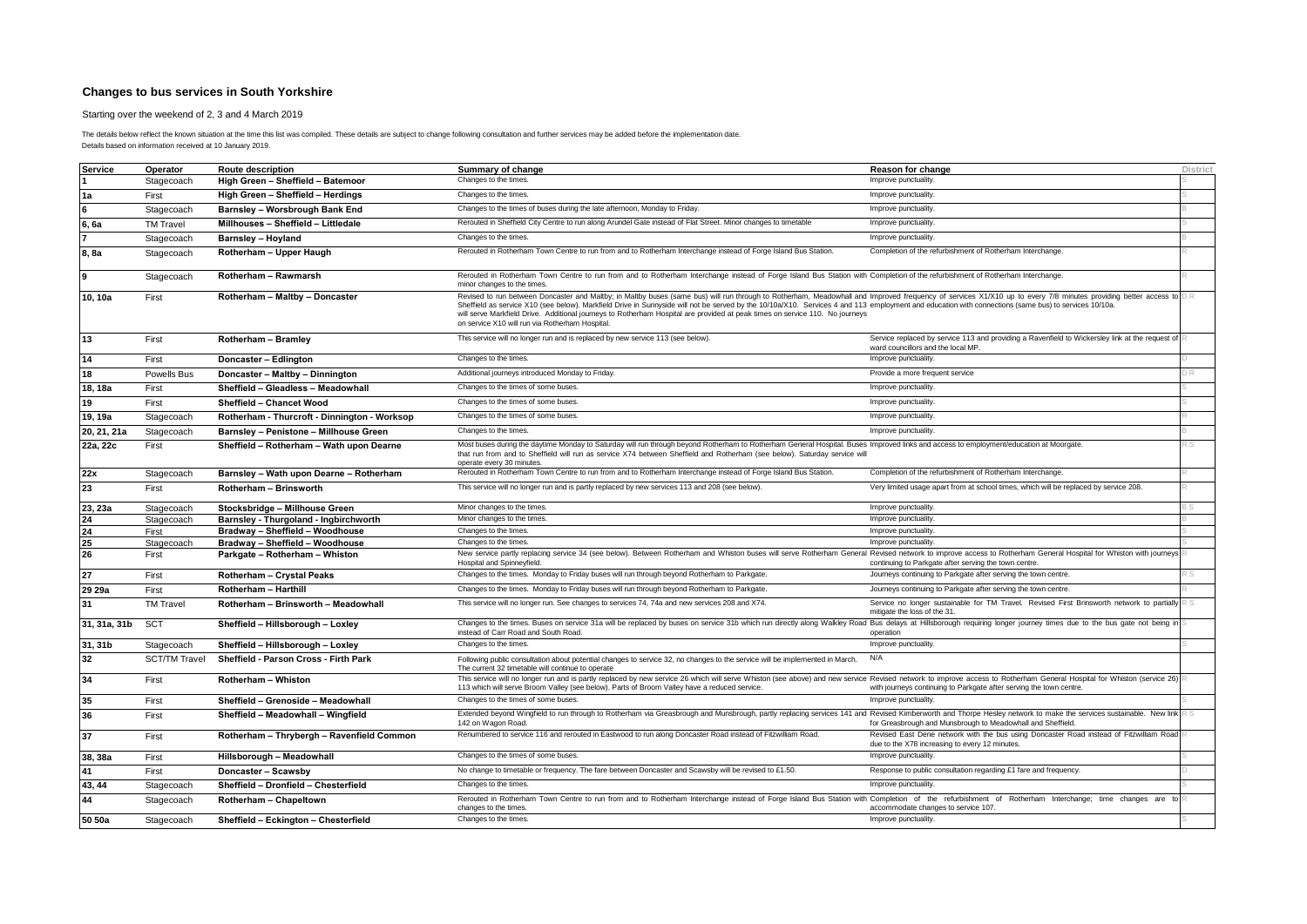Starting over the weekend of 2, 3 and 4 March 2019

| <b>Service</b> | Operator    | Route description                                          | Summary of change                                                                                                                                                                                                                                                                                                                                                                                                                                                                                   | Reason for change                                                                                                                                                                                        | <b>District</b> |
|----------------|-------------|------------------------------------------------------------|-----------------------------------------------------------------------------------------------------------------------------------------------------------------------------------------------------------------------------------------------------------------------------------------------------------------------------------------------------------------------------------------------------------------------------------------------------------------------------------------------------|----------------------------------------------------------------------------------------------------------------------------------------------------------------------------------------------------------|-----------------|
| 50, 50a, 50b   | First       | Doncaster - Skellow                                        | Changes to the times.                                                                                                                                                                                                                                                                                                                                                                                                                                                                               | Improve punctuality                                                                                                                                                                                      |                 |
| 51, 51a        | First       | Lodge Moor - Sheffield - Charnock                          | Changes to the times.                                                                                                                                                                                                                                                                                                                                                                                                                                                                               | Improve punctuality                                                                                                                                                                                      |                 |
| 51, 51a        | First       | Doncaster - Skellow - Askern                               | Changes to the times.                                                                                                                                                                                                                                                                                                                                                                                                                                                                               | Improve punctuality.                                                                                                                                                                                     |                 |
| 52             | First       | Doncaster - Redhouse - South Elmsall                       | Mondays to Saturdays 0707 from Doncaster will run 15 minutes earlier.                                                                                                                                                                                                                                                                                                                                                                                                                               | Avoid traffic delays when returning from South Elmsall                                                                                                                                                   |                 |
| 54             | First       | Doncaster - Adwick le Street                               | Changes to the times.                                                                                                                                                                                                                                                                                                                                                                                                                                                                               | Improve punctuality.                                                                                                                                                                                     |                 |
| 55, 56         | First       | Doncaster - Rossington                                     | Changes to the times.                                                                                                                                                                                                                                                                                                                                                                                                                                                                               | Improve punctuality.                                                                                                                                                                                     |                 |
| 56             | First       | Wybourn - Sheffield - Herdings                             | Changes to the times.                                                                                                                                                                                                                                                                                                                                                                                                                                                                               | Improve punctuality.                                                                                                                                                                                     |                 |
| 57             | Stagecoach  | <b>Barnsley - Royston</b>                                  | Changes to the times of buses during the morning commuter time on Mondays to Fridays.                                                                                                                                                                                                                                                                                                                                                                                                               | Improve punctuality.                                                                                                                                                                                     |                 |
| 59             | Stagecoach  | Barnsley - Royston - Wakefield                             | Changes to the times of buses during the morning peak time on Mondays to Fridays.                                                                                                                                                                                                                                                                                                                                                                                                                   | Improve punctuality.                                                                                                                                                                                     |                 |
| 65, 65a        | Stagecoach  | Meadowhall - Sheffield - Buxton                            | Changes to the times.                                                                                                                                                                                                                                                                                                                                                                                                                                                                               | Improve punctuality.                                                                                                                                                                                     |                 |
| 65, 66, 66a    | First       | Bentley - Doncaster - Intake                               | Changes to the times.                                                                                                                                                                                                                                                                                                                                                                                                                                                                               | Improve punctuality.                                                                                                                                                                                     |                 |
| 66             | First       | Rotherham - High Green                                     | This service will no longer run and will be replaced by changes to services 135, 136 and 138 (see below)                                                                                                                                                                                                                                                                                                                                                                                            | Revised Kimberworth and Thorpe Hesley network to make the services sustainable. New link<br>for Thorpe Hesley and Kimberworth to Wentworth, Hoyland and Elsecar for connecting bus<br>and train services | RS              |
| 66             | Stagecoach  | <b>Barnsley - Elsecar</b>                                  | The 2338 journey Monday to Friday from Barnsley will depart at 2340. On Saturday and Sunday the 2335 journey from Latest evening departure from Barnsley will run at 2340, daily.<br>Barnsley will depart at 2340.                                                                                                                                                                                                                                                                                  |                                                                                                                                                                                                          |                 |
| 72             | First       | Sheffield - Brinsworth - Meadowhall                        | This service will no longer run and will be replaced by changes to services 74, 74a and X54 and new services 208 and X74 Revised Brinsworth network with improved access to employment on service X74 and partially<br>(see below)                                                                                                                                                                                                                                                                  | replacing TM Travel service 31                                                                                                                                                                           |                 |
| 72.72a         | Stagecoach  | <b>Chapeltown - Manvers</b>                                | Changes to the times with some journeys scheduled to take longer reflecting traffic conditions.                                                                                                                                                                                                                                                                                                                                                                                                     | Improve punctuality                                                                                                                                                                                      | RS              |
| 73, 73a        | First       | Sheffield - Treeton - Rotherham                            | Changes to the times.                                                                                                                                                                                                                                                                                                                                                                                                                                                                               | Changes to the times to maintain coordination with services 74 and 74a.                                                                                                                                  |                 |
| 73, 74         | Stagecoach  | <b>Crystal Peaks - Clowne</b>                              | Changes to the times.                                                                                                                                                                                                                                                                                                                                                                                                                                                                               | Improve punctuality.                                                                                                                                                                                     |                 |
| 74             | First       | Sheffield - Brinsworth - Rotherham                         | Changes to the times.                                                                                                                                                                                                                                                                                                                                                                                                                                                                               | Changes to the times to coordinate with other service changes.                                                                                                                                           |                 |
| 74a            | First       | Sheffield - Brinsworth - Rotherham                         | Rerouted between Sheffield and Brinsworth to serve Parkway Industrial Estate, Handsworth, Waverley, Catcliffe and Tinsley Improved access to employment and a revised Brinsworth network to partially replace TM<br>Park. Service 74 will still operate along Richmond Road every 60 minutes during the daytime Monday to Saturday with Travel service 31.<br>services 24 and 25 (every 6 mins), service 7 (every 20 mins) and service 30 (every 20 mins) still covering most stops on this<br>road |                                                                                                                                                                                                          |                 |
| 75             | First       | Shiregreen - Sheffield - Batemoor                          | Changes to the times.                                                                                                                                                                                                                                                                                                                                                                                                                                                                               | Improve punctuality                                                                                                                                                                                      |                 |
| 76             | First       | Shiregreen - Sheffield - Lowedges                          | Changes to the times.                                                                                                                                                                                                                                                                                                                                                                                                                                                                               | Improve punctuality                                                                                                                                                                                      |                 |
| 81             | First       | Stannington - Sheffield - Dore                             | Changes to the times.                                                                                                                                                                                                                                                                                                                                                                                                                                                                               | Improve punctuality.                                                                                                                                                                                     |                 |
| 82             | First       | Stannington - Sheffield - Millhouses                       | Changes to the times.                                                                                                                                                                                                                                                                                                                                                                                                                                                                               | Improve punctuality                                                                                                                                                                                      |                 |
| 84, 84a, 84b   | First       | Doncaster - Barnby Dun - Lindholme/Sykehouse               | Changes to the times.                                                                                                                                                                                                                                                                                                                                                                                                                                                                               | Improve punctuality.                                                                                                                                                                                     |                 |
|                | Powells Bus | <b>Meadowhall - Maltby</b>                                 | This service will no longer run. See also changes to service X7 (below).                                                                                                                                                                                                                                                                                                                                                                                                                            | Commercial decision by the bus company                                                                                                                                                                   |                 |
| 87, 87a        | First       | Doncaster - Thorne - Moorends                              | Changes to the times.                                                                                                                                                                                                                                                                                                                                                                                                                                                                               | Improve punctuality                                                                                                                                                                                      |                 |
| 88             | Stagecoach  | Ecclesfield - Sheffield - Bents Green                      | Changes to the times.                                                                                                                                                                                                                                                                                                                                                                                                                                                                               | Improve punctuality.                                                                                                                                                                                     |                 |
| 93, 95         | Stagecoach  | <b>Barnsley - Darton</b>                                   | Minor changes to the times of buses at school times from 25 February 2019.                                                                                                                                                                                                                                                                                                                                                                                                                          | Change of school day at Darton College                                                                                                                                                                   |                 |
| 107            | Stagecoach  | Rotherham - Parkgate - Rawmarsh - Warren Vale -<br>Swinton | Rerouted in Rotherham Town Centre to run from and to Rotherham Interchange instead of Forge Island Bus Station The Completion of the refurbishment of Rotherham Interchange and replacement provision for<br>service is also rerouted between Rotherham and Swinton to run through Greasbrough and Nether Haugh partly replacing service 227.<br>service 227 (see below).                                                                                                                           |                                                                                                                                                                                                          |                 |
| 110            | First       | Maltby - Rotherham Hospital - Rotherham                    | New service operating early morning journeys to replace services 10, 10a between Maltby and Rotherham.                                                                                                                                                                                                                                                                                                                                                                                              | To provide early morning journeys to Rotherham Hospital for workers.                                                                                                                                     |                 |
| 111, 112       | First       | <b>Rotherham - East Dene</b>                               | These services will no longer run and will be replaced by changes to services 114 and 115 (see below).                                                                                                                                                                                                                                                                                                                                                                                              | Revised East Dene and Herringthorpe network to make the services sustainable.                                                                                                                            |                 |
| 113            | First       | Rotherham - Wickersley - Ravenfield Common                 | New service running every hour Monday to Saturday (every 30 minutes at certain times) serving Broom Valley, Rotherham Service replacing service 13 and providing a Ravenfield to Wickersley link at the request of<br>General Hospital, Wickersley, Flanderwell, Woodlaithes and Ravenfield Common                                                                                                                                                                                                  | ward councillors and the local MP. Also replaces service 34 in Broom Valley                                                                                                                              |                 |
| 114            | First       | Rotherham - Herringthorpe                                  | Rerouted to serve East Dene (Cambridge Street, Park Road and Central Drive) partly replacing services 111 and 112 (see Revised East Dene and Herringthorpe network to make the services sustainable<br>above). During the daytime Monday to Saturday buses will run every 30 minutes. Buses on service X10 will serve Middle Lane<br>South and Badsley Moor Lane (see below).                                                                                                                       |                                                                                                                                                                                                          |                 |
| 115            | First       | <b>Rotherham - East Herringthorpe</b>                      | Rerouted to serve East Dene (Far Lane) partly replacing services 111 and 112 (see above). During the daytime Monday to Revised East Dene and Herringthorpe network to make the services sustainable.<br>Saturday buses will run every 20 minutes and will combine with new service 116 to provide a bus every 10 minutes along<br>Doncaster Road                                                                                                                                                    |                                                                                                                                                                                                          |                 |
| 116            | First       | Rotherham - Thrybergh - Ravenfield Common                  | Renumbered from 37 and rerouted in Eastwood to run along Doncaster Road instead of Fitzwilliam Road.                                                                                                                                                                                                                                                                                                                                                                                                | Revised East Dene network with the bus using Doncaster Road instead of Fitzwilliam Road.                                                                                                                 |                 |
| 120            | First       | Fulwood - Sheffield - Halfway                              | Changes to the times.                                                                                                                                                                                                                                                                                                                                                                                                                                                                               | Improve punctuality.                                                                                                                                                                                     |                 |
| 120            | Stagecoach  | Fulwood - Sheffield - Halfway                              | Changes to the times.                                                                                                                                                                                                                                                                                                                                                                                                                                                                               | Improve punctuality.                                                                                                                                                                                     |                 |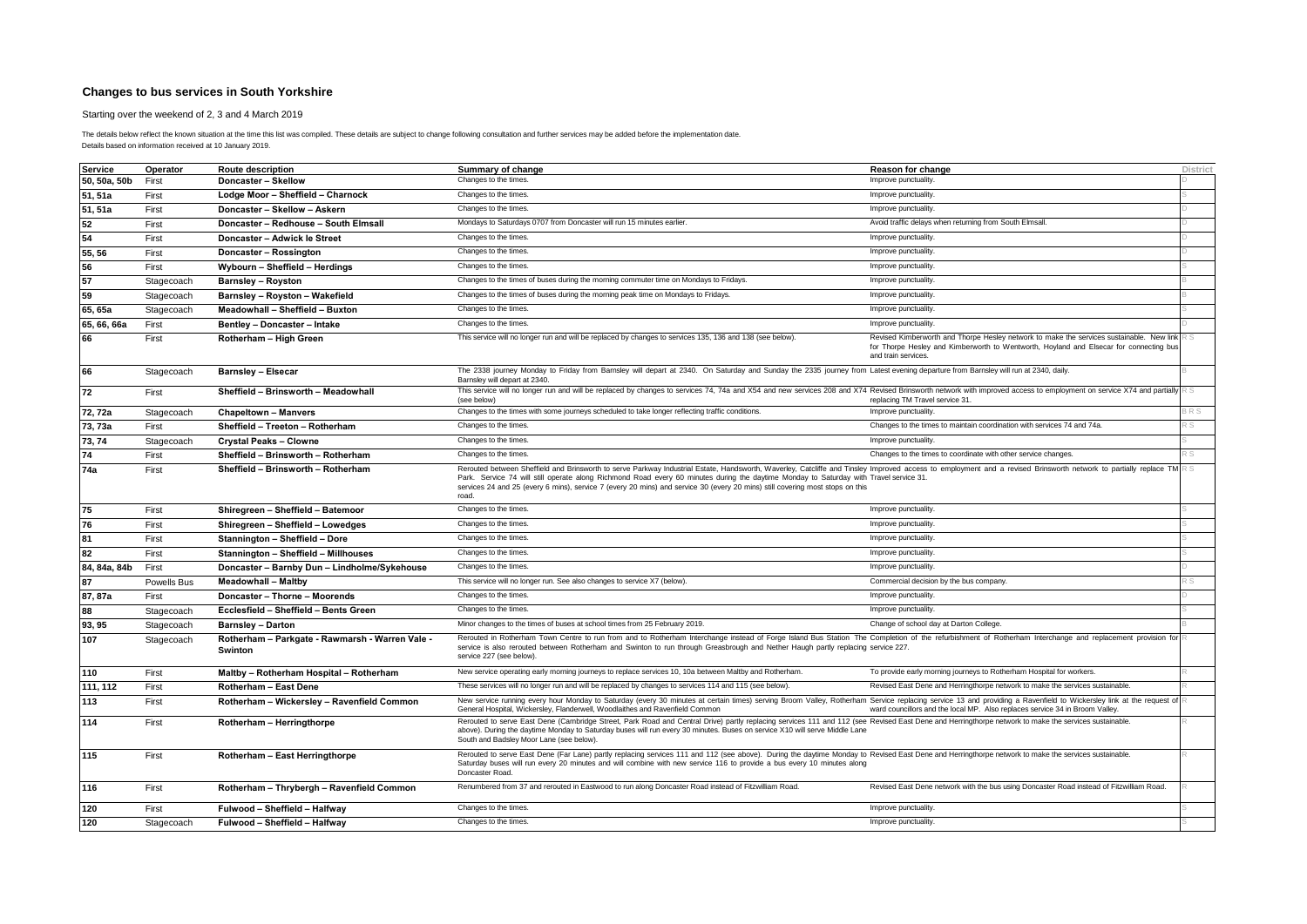Starting over the weekend of 2, 3 and 4 March 2019

| <b>Service</b>     | Operator         | <b>Route description</b>                                  | Summary of change                                                                                                                                                                                                                                                                                                                                                                                                                                                                                                                                             | Reason for change                                                                                             | District  |
|--------------------|------------------|-----------------------------------------------------------|---------------------------------------------------------------------------------------------------------------------------------------------------------------------------------------------------------------------------------------------------------------------------------------------------------------------------------------------------------------------------------------------------------------------------------------------------------------------------------------------------------------------------------------------------------------|---------------------------------------------------------------------------------------------------------------|-----------|
| 135                | First            | Sheffield - High Green - Rotherham                        | In Thorpe Hesley all journeys will run along Chapelfield Road, with additional buses running between Rotherham and High Revised Kimberworth and Thorpe Hesley network to make the services sustainable. New link<br>Green at peak times, partly replacing service 66 (see above). See also changes to 135a and 136 (below).                                                                                                                                                                                                                                   | for Thorpe Hesley and Kimberworth to Wentworth, Hoyland and Elsecar for connecting but<br>and train services. |           |
| 135a               | <b>TM Travel</b> | Sheffield - High Green - Rotherham                        | Rerouted in Rotherham Town Centre to run from and to Rotherham Interchange instead of Forge Island Bus Station.                                                                                                                                                                                                                                                                                                                                                                                                                                               | Completion of the refurbishment of Rotherham Interchange                                                      |           |
| 136, 236           | First            | Rotherham - Thorpe Hesley - Hoyland                       | New service running hourly during the daytime Monday to Saturday. This partially replaces service 227. The first journey from Revised Kimberworth and Thorpe Hesley network to make the services sustainable. New link BR<br>Hoyland at 0646 will run as service 236 via Nether Haugh and Greasbrough.                                                                                                                                                                                                                                                        | for Thorpe Hesley and Kimberworth to Wentworth, Hoyland and Elsecar for connecting bus<br>and train services. |           |
| 137                | First            | Rotherham - Blackburn                                     | Changes to the times of some buses.                                                                                                                                                                                                                                                                                                                                                                                                                                                                                                                           | Maintain coordination with services 135 and 136                                                               |           |
| 138                | First            | Rotherham - Kimberworth Park                              | Rerouted in Masbrough to run along College Road, Midland Road, Garden Street, New Wortley Road and Wortley Road and Revised Kimberworth and Thorpe Hesley network to make the services sustainable<br>extended in Kimberworth Park to run through to Beckett Crescent partly replacing services 139 and 140 (see below). Daytime<br>frequency increased to every 30 minutes with additional hourly evening and Sunday buses introduced.                                                                                                                       |                                                                                                               |           |
| 139                | First            | Rotherham - Kimberworth Park - Greasbrough -<br>Rotherham | Changes to the route. In Masbrough buses will run directly along New Wortley Road; in Kimberworth Park and Wingfield buses Revised Kimberworth and Thorpe Hesley network to make the services sustainable.<br>will run along Roughwood Road, Lapwater Road and Town Lane. Beckett Crescent will be served by service 138 (see above).<br>Daytime frequency will be every 30 minutes providing a common 15 minute service between Rotherham and Kimberworth<br>Park, The Plough with service 141. Evening and Sunday journeys replaced by services 36 and 138. |                                                                                                               |           |
| 140                | First            | Rotherham - Greasbrough - Kimberworth Park -<br>Rotherham | Changes to the route. In Wingfield and Kimberworth Park buses will run along Town Lane, Lapwater Road and Roughwood Revised Kimberworth and Thorpe Hesley network to make the services sustainable<br>Road: in Masbrough buses will run directly along New Wortley Road. Daytime frequency will be every 30 minutes providing a<br>common 15 minute service between Kimberworth Park, The Plough and Rotherham with service 142. Evening and Sunday<br>buses replaced by services 36 and 138.                                                                 |                                                                                                               |           |
| 141                | First            | Rotherham - Kimberworth Park - Parkgate -<br>Rotherham    | In Masbrough buses will run directly along New Wortley Road. In Munsbrough buses will be rerouted to run directly along Revised Kimberworth and Thorpe Hesley network to make the services sustainable<br>Munsbrough Rise. Buses on service 36 will serve Wagon Road (see above). Daytime frequency will be every 30 minutes.<br>Evening and Sunday buses will remain hourly.                                                                                                                                                                                 |                                                                                                               |           |
| 142                | First            | Rotherham - Parkgate - Kimberworth Park -<br>Rotherham    | In Masbrough buses will run directly along New Wortley Road. In Munsbrough buses will be rerouted to run directly along Revised Kimberworth and Thorpe Hesley network to make the services sustainable.<br>Munsbrough Rise. Buses on service 36 will serve Wagon Road (see above). Daytime frequency will be every 30 minutes.<br>Evening and Sunday buses will remain hourly.                                                                                                                                                                                |                                                                                                               |           |
| 208                | First            | Sheffield - Meadowhall - Dinnington                       | New service serving Attercliffe, Carbrook, Meadowhall (Meadowhall Way, Primark stops), Tinsley, Brinsworth, Canklow, New service to improve direct access from South Rotherham to the lower Don Valley area<br>Whiston, Thurcroft, Laughton Common and Dinnington.                                                                                                                                                                                                                                                                                            | following customer requests. Also partially replaces TM Travel service 31 and First services 23<br>and 72.    | R SI      |
| 208                | Stagecoach       | Rotherham - Mexborough - Grimethorpe                      | Rerouted in Rotherham Town Centre to run from and to Rotherham Interchange instead of Forge Island Bus Station.                                                                                                                                                                                                                                                                                                                                                                                                                                               | Completion of the refurbishment of Rotherham Interchange.                                                     | 3 D R     |
| 218                | <b>TM Travel</b> | Sheffield - Bakewell                                      | Rerouted between Sheffield and Beauchief to run through Sharrow, Banner Cross, Ecclesall and Parkhead (along Cemetery Improve punctuality of the service by avoiding the most congested routes.<br>Road, Psalter Lane, Ecclesall Road South and Abbey Lane)                                                                                                                                                                                                                                                                                                   |                                                                                                               |           |
| 218, 218a          | Stagecoach       | Barnsley - Mexborough - Rotherham                         | Rerouted in Rotherham Town Centre to run from and to Rotherham Interchange instead of Forge Island Bus Station.                                                                                                                                                                                                                                                                                                                                                                                                                                               | Completion of the refurbishment of Rotherham Interchange.                                                     | <b>DR</b> |
| 219, 219a          | Stagecoach       | <b>Barnsley - Goldthorpe - Doncaster</b>                  | Minor changes to the times.                                                                                                                                                                                                                                                                                                                                                                                                                                                                                                                                   | Improve punctuality                                                                                           |           |
| 220                | Stagecoach       | Doncaster - Mexborough - Cortonwood                       | Changes to the times of buses during the daytime Monday to Friday and during the evenings daily                                                                                                                                                                                                                                                                                                                                                                                                                                                               | Improve punctuality                                                                                           | BDR       |
| 221                | Stagecoach       | Doncaster - Mexborough - Rotherham                        | Rerouted in Rotherham Town Centre to run from and to Rotherham Interchange instead of Forge Island Bus Station. Changes Completion of the refurbishment of Rotherham Interchange and improved punctuality.<br>to the times of buses during the daytime on Mondays to Fridays and during the evenings daily.                                                                                                                                                                                                                                                   |                                                                                                               | ) R       |
| 227                | <b>TM Travel</b> | Rotherham - Hoyland                                       | This service will no longer run and is partially replaced by new service 136 covering Rotherham to Wentworth, Elsecar and Changes to commercial network resulting in funded service 227 no longer being required on the BR<br>Hoyland. Nether Haugh will be served by changes to service 107 (see above) and the first journey from Hoyland to run as majority of the route and for most journeys.<br>service 236 via Nether Haugh and Greasbrough.                                                                                                           |                                                                                                               |           |
| 271, 272           | First            | <b>Sheffield - Castleton</b>                              | Changes to the times.                                                                                                                                                                                                                                                                                                                                                                                                                                                                                                                                         | Improve punctuality                                                                                           |           |
| 408                | Stagecoach       | Barnsley - Penistone Penistone Grammar School             | Changes to the times.                                                                                                                                                                                                                                                                                                                                                                                                                                                                                                                                         | Improve punctuality                                                                                           |           |
| 450                | First            | Skellow - Woodlands Outwood Academy Adwick                | Schooldays 0750 from Skellow will run 5 minutes earlier.                                                                                                                                                                                                                                                                                                                                                                                                                                                                                                      | Improve punctuality.                                                                                          |           |
| 474                | First            | Barnby Dun - Edenthorpe Hunger Hill School                | One morning bus replaced by an extra bus on service 87.                                                                                                                                                                                                                                                                                                                                                                                                                                                                                                       | Improved distribution of buses and passenger loading.                                                         |           |
| A1                 | <b>TM Travel</b> | <b>Meadowhall - Waverley</b>                              | Changes to the times. During the daytime Monday to Saturday buses will run hourly with additional buses during the early Revised tendered services (A1 and X74) to improve access to employment with a bus every 15 R S<br>morning and afternoon peak times to maintain links to employment sites. See also new service X74 (below) that will provide a minutes Sheffield - AMID provided at peak times.<br>direct link to Sheffield every 15 minutes at peak times.                                                                                          |                                                                                                               |           |
| M17                |                  | Hulleys of Baslow Dore - Jordanthorpe                     | No change to route or timetable.                                                                                                                                                                                                                                                                                                                                                                                                                                                                                                                              | Response to public consultation.                                                                              |           |
| <b>X1</b>          | First            | Sheffield - Meadowhall - Rotherham - Maltby<br>SteelLink  | Changes to the times. During the daytime Monday to Friday, buses will run every 15 minutes and be coordinated with the new Improved X1/X10 service up to every 7/8 minutes providing better access to employment and R S<br>service X10 to provide a bus every 7/8 minutes. See also changes to service X10 (below)                                                                                                                                                                                                                                           | education with connections (same bus) to service 10/10a.                                                      |           |
| X <sub>3</sub>     | First            | Sheffield - Meadowhall - Woodlaithes                      | This service will no longer run and will be replaced by buses on service X10 (see below) which will serve Woodlaithes at peak Revised service on the new X10.<br>times Monday to Friday.                                                                                                                                                                                                                                                                                                                                                                      |                                                                                                               | R S       |
| X5, X54, X55 First |                  | Sheffield - Aston - Dinnington/Harthill                   | Minor changes to the times. The number of journeys that operate beyond Dinnington to Thurcroft will be reduced and partly Service 208 will provide a regular direct link from Thurcroft to Sheffield serving Meadowhall.<br>replaced by service 208.                                                                                                                                                                                                                                                                                                          |                                                                                                               | ιs        |
| <b>X7</b>          | Powells Bus      | Sheffield - Maltby                                        | Service frequency enhanced to run every 30 minutes during the daytime Monday to Saturday.                                                                                                                                                                                                                                                                                                                                                                                                                                                                     | Commercial decision by the bus company.                                                                       |           |